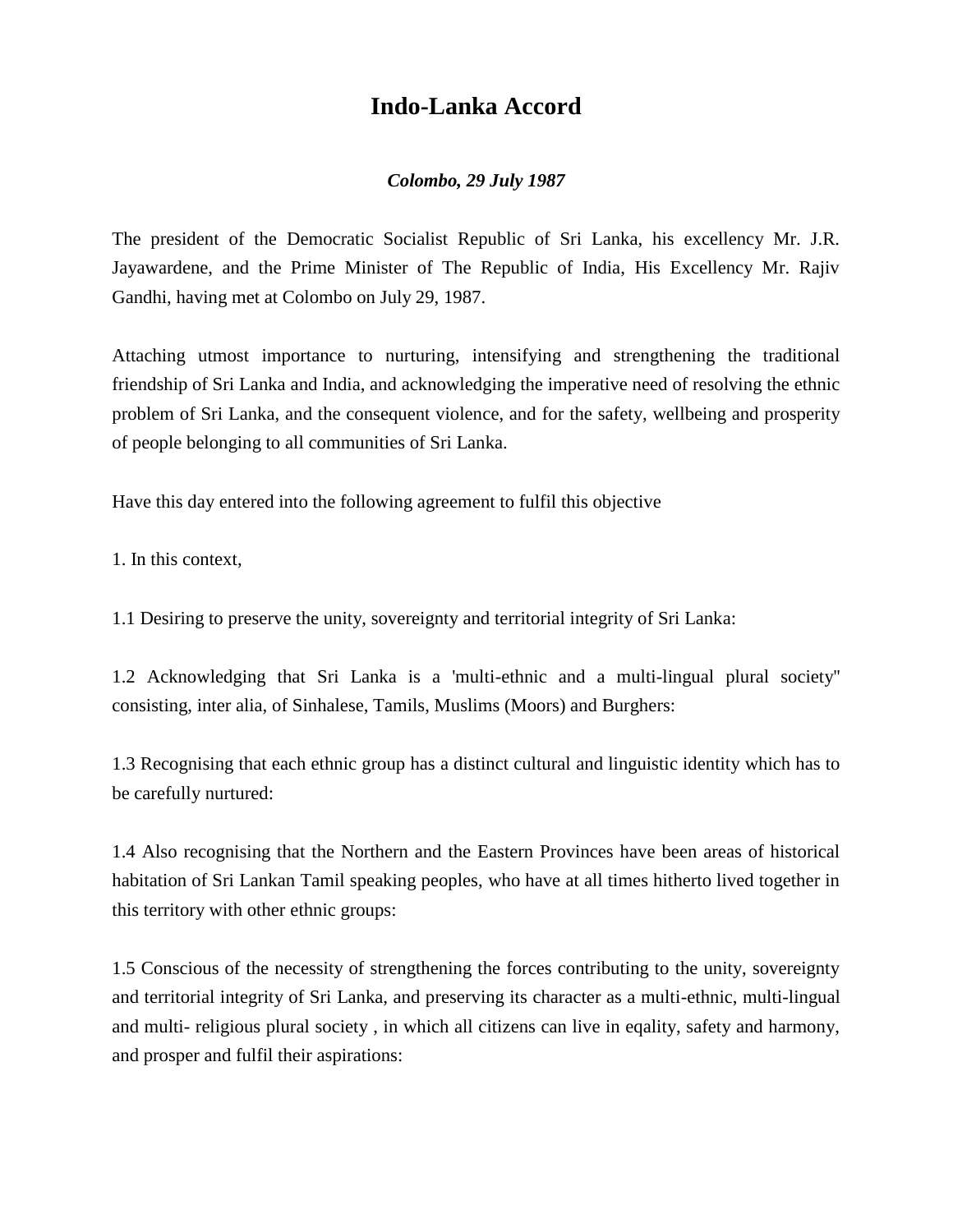#### 2. Resolve that:

2.1 Since the Government of Sri Lanka proposes to permit adjoining provinces to join to form one administrative unit and also by a Referendum to separate as may be permitted to the Northern and Eastern Provinces as outlined below:

2.2 During the period, which shall be considered an interim period (i.e. from the date of the elections to the Provincial Council,as specified in para 2.8 to the date of the referendum as specified in para 2.3), the Northern and Eastern Provinces as now constituted, will form one administrative unit, having one elected provincial council. Such a unit will have one Governor, one Chief Minister and one Board of Ministers.

2.3 There will be a Referendum on or before 31st December 1988 to enable the people of the Eastern Province to decide whether:

a) The Eastern Province should remain linked with the Northern Province as one administrative unit, and continue to be governed together with the Northern Province as specified in para 2.2 or:

b) The eastern province should constitute a separate administrative unit having its own distinct provincial council with a separate Governer, Chief Minister and Board of Ministers.

The president may, at his discretion, decide to postpone such a referendum.

2.4 All persons who have been displaced due to ethnic violence or other reasons, will have the right to vote in such a referendum. Necessary conditions to enable them to return to areas from where they were displaced will be created.

2.5 The Referendum, when held, will be monitered by a committee headed by the Chief Justice, a member appointed by the President, nominated by the Government of Sri Lanka, and a member appointed by the president, nominated by the representatives of the Tamil speaking people of the Eastern Province.

2.6 A simple majority will be sufficient to determine the result of the Referendum.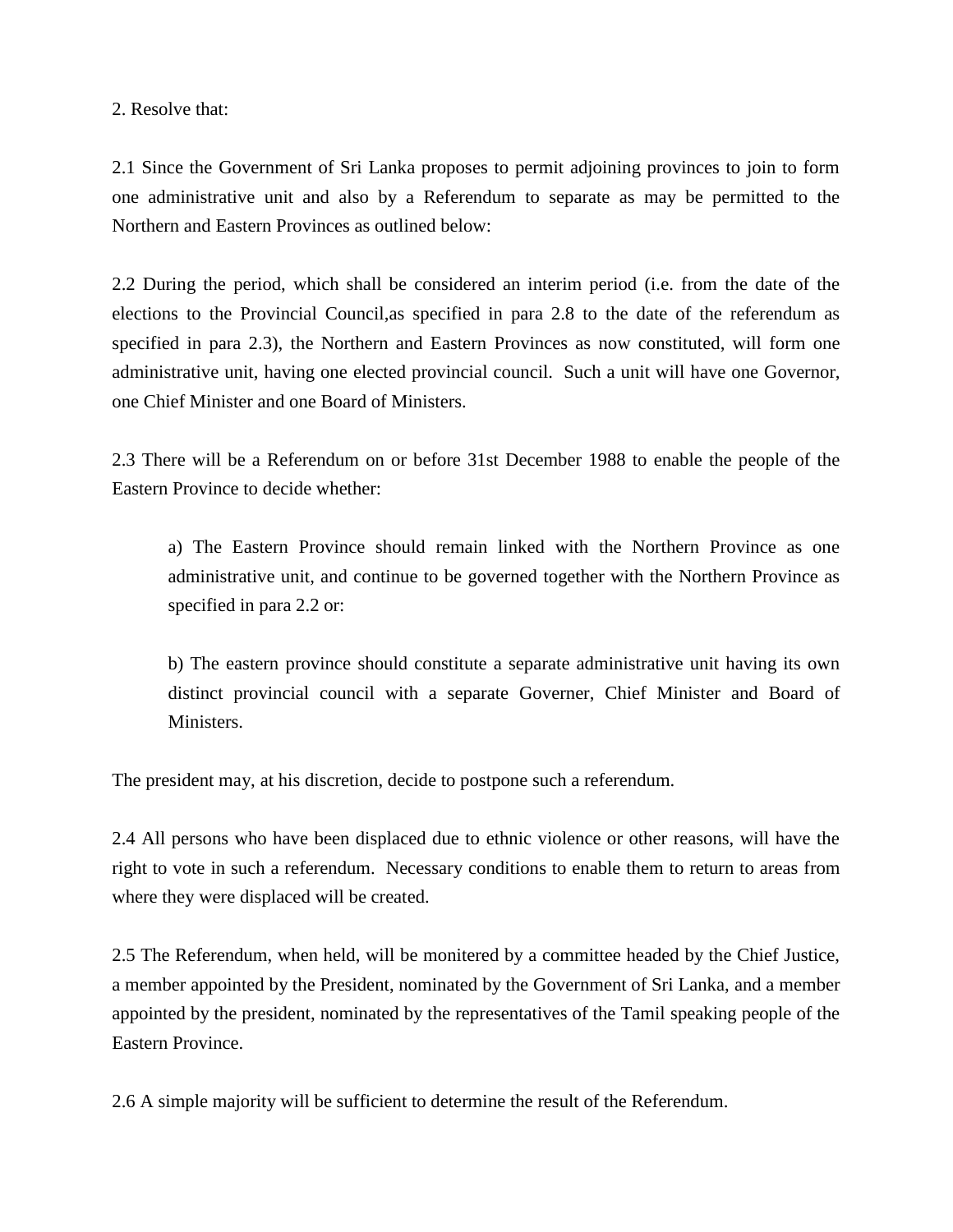2.7 Meetings and other forms of propaganda, permissible within the laws of the country, will be allowed before the Referendum.

2.8 Elections to Provincial Councils will be held within the next three months, in any event before 31st December 1987. Indian observers will be invited for elections to the Provincial Council of the north and east.

2.9 The emergency will be lifted in the Eastern and Nothern Provinces by Aug. 15, 1987. A cessation of hostilities will come into effect all over the island within 48 hours of signing of this agreement. All arms presently held by militant groups will be surrendered in accordance with an agreed procedure to authorities to be designated by the Government of Sri Lanka.

Consequent to the cessation of hostilities and the surrender of arms by militant groups, the army and other security personnel will be confined to barracks in camps as on 25 May 1987. The process of surrendering arms and the confining of security personnel moving back to barracks shall be completed within 72 hours of the cessation of hostilities coming into effect.

2.10 The Government of Sri Lanka will utilise for the purpose of law enforcement and maintenance of security in the Northern and Eastern Provinces the same organisations and mechanisms of Government as are used in the rest of the country.

2.11 The President of Sri Lanka will grant a general amnesty to political and other prisoners now held in custody under The Prevention of Terrorism Act and other emergency laws, and to combatants, as well as to those persons accused, charged and/or convicted under these laws. The Government of Sri Lanka will make special efforts to rehabilitate militant youth with a view to bringing them back into the mainstream of national life. India will co-operate in the process.

2.12 The Government of Sri Lanka will accept and abide by the above provisions and expect all others to do likewise.

2.13 If the framework for the resolutions is accepted, the Government of Sri Lanka will implement the relevant proposals forthwith.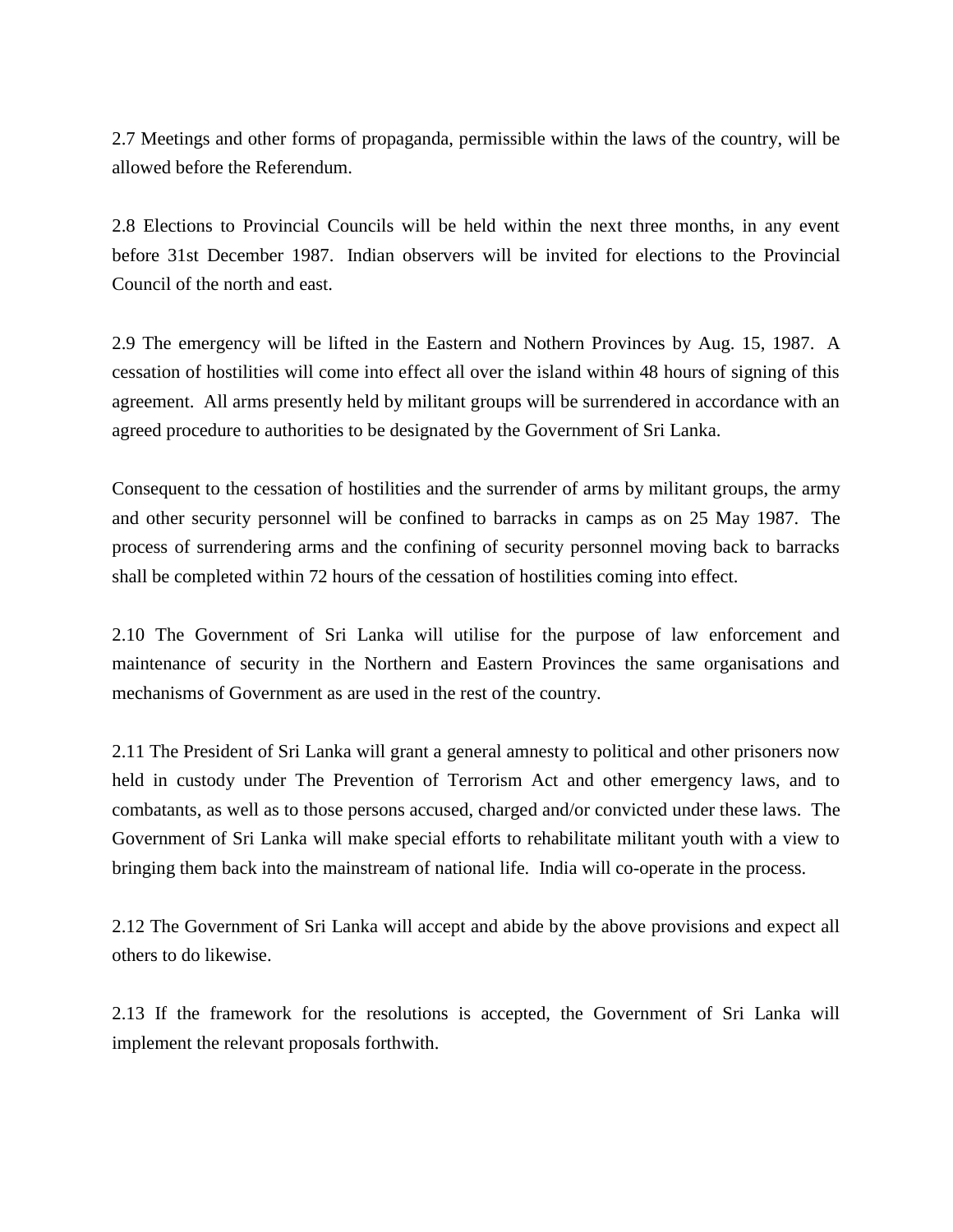2.14 The Government of India will underwrite and guarantee the resolutions, and co-operate in the implementation of these proposals.

2.15 These proposals are conditional to an acceptance of the proposals negotiated from 4.5.1986 to 19.12.1986. Residual matters not finalised during the above negotiations shall be resolved between India and Sri Lanka within a period of six weeks of signing this agreement. These proposals are also conditional to the Government of India co-operating directly with the Government of Sri Lanka in their implementation.

2.16 These proposals are also conditional to the Government of India taking the following actions if any militant groups operating in Sri Lanka do not accept this framework of proposals for a settlement, namely,

a) India will take all necessary steps to ensure that Indian territory is not used for activities prejudicial to the unity, integrity and security of Sri Lanka

b) The Indian navy/coast guard will cooperate with the Sri Lankan navy in preventing Tamil militant activities from affecting Sri Lanka.

c) In the event that the Government of Sri Lanka requests the Government of India to afford military assistance to implement these proposals the Government of India will cooperate by giving to the Government of Sri Lanka such military assistance as and when requested.

d) The Government of India will expedite repatriation from Sri Lanka of Indian citizens to India who are resident here, concurrently with the repatriation of Sri Lankan refugees from Tamil Nadu.

e) The Governments of Sri Lanka and India will co-operate in ensuring the physical security and safety of all communities inhabiting the Nothern and Eastern Provinces.

2.17 The government of Sri Lanka shall ensure free, full and fair participation of voters from all communities in the Nothern and Eastern Provinces in electoral processes envisaged in this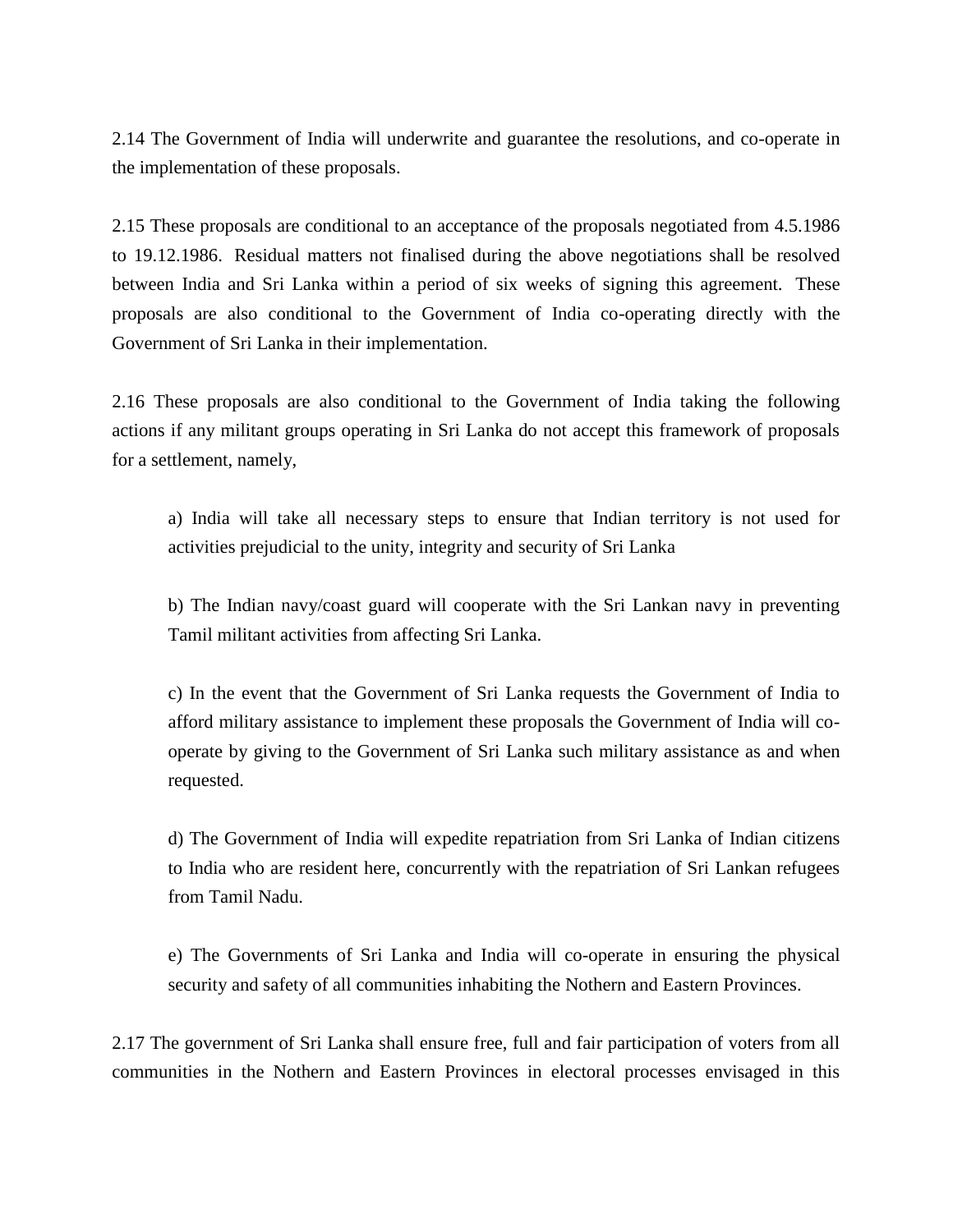agreement. The Government of India will extend full co-operation to the Government of Sri Lanka in this regard.

2.18 The official language of Sri Lanka shall be Sinhala. Tamil and English will also be official languages.

3. This agreement and the annexure thereto shall come into force upon signature.

In witness whereof we have set our hands and seals hereunto.

Done in Colombo, Sri Lanka, on this the twenty-ninth day of July of the year one thousand nine hundred and eighty seven, in duplicate, both texts being equally authentic.

> Junius Richard Jayawardene **President of the Democratic Socialist Republic of Sri Lanka**

> > Rajiv Gandhi **Prime Minister of the Republic of India**